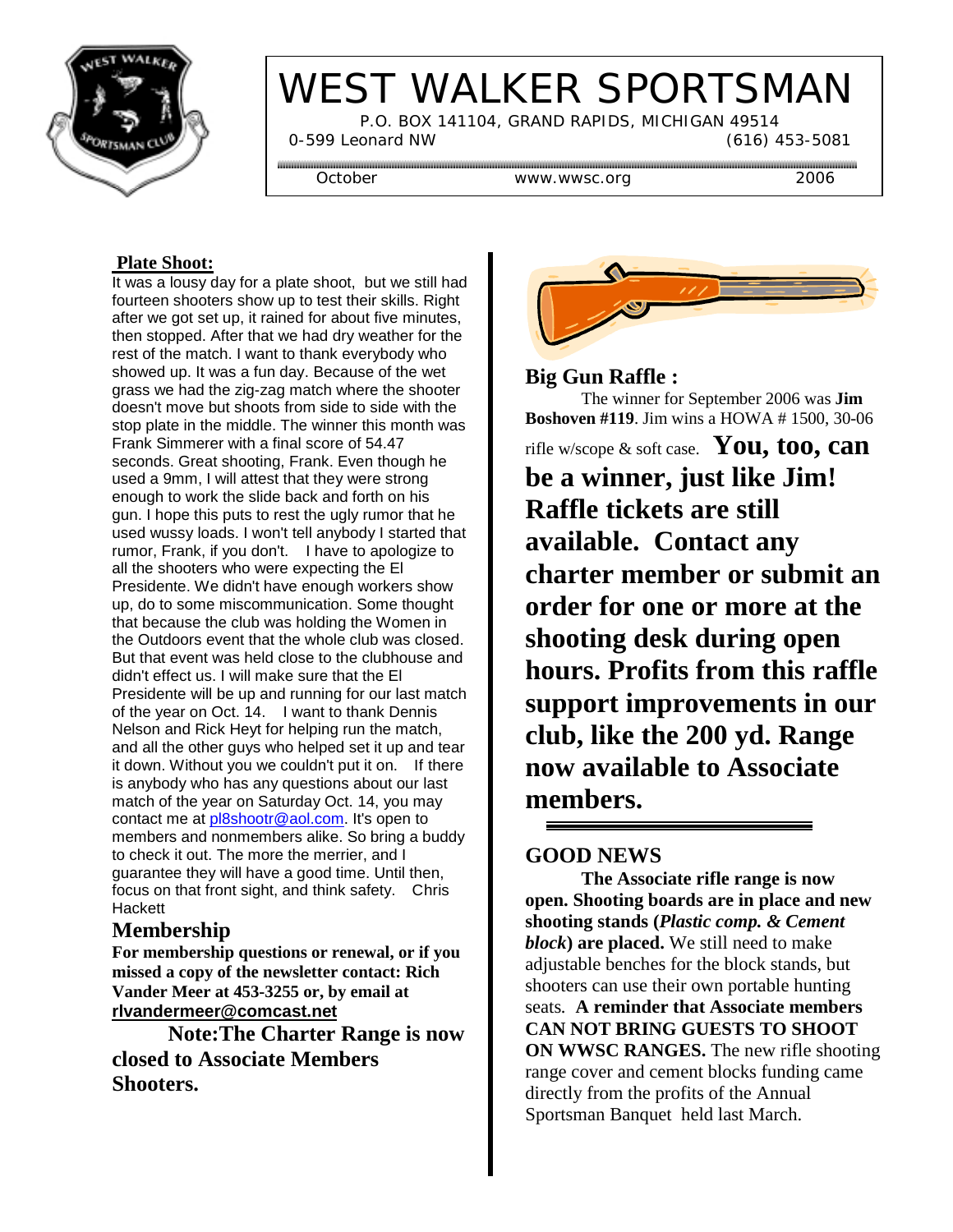#### **ARCHERY NOTES**:

The 3D range is closed for the remainder of 2006 and will reopen in the spring of 2007. Please watch the newsletter for 3D schedule and open shooting dates. The outdoor bags will be available during the winter months. Please DO NOT use broad heads in these targets as it damages them. The indoor range will be open during the open shooting hours. The indoor target league and Saturday morning kids class will resume in January. The schedule will be posted in December.

**Vote Yes on Proposal 3** *to save Hunting. Protect Hunting in Michigan.*

*Note: Woodlands and fields of WWSC are open only to Charter members from October 1 to January 2.*

## **GUN SAFES**

**Walk – In Vault Doors** Treadlok – American Security – Fort Knox **HOOGERHYDE**

**SAFE & LOCK (616) 458-6365**

1033 Leonard St. NW, Grand Rapids, MI 49504 Fax (616) 458-2554



**BANQUET HALL RENTAL Just a reminder that West Walker Sportsman's Club has a Banquet Hall which seats over 300 and is available to all Associate Members. For more information please call (616) 261-8001**

• *Range* 

• *Wholesale " Archery for*  • *Retail U and I"* 

• *Sales & Service*

 *ARCHERY UNLIMITED INC.*  **Retail & Wholesale FRANK RUS (616) 235-0145 824 Lake Michigan Dr. N.W. Grand Rapids, MI 49504** 

WWSC won the Caledonia /WWSC Keg shoot this time around.

Newsletter editor: Russ Hodder rhoddersr@comcast.net 616-453-622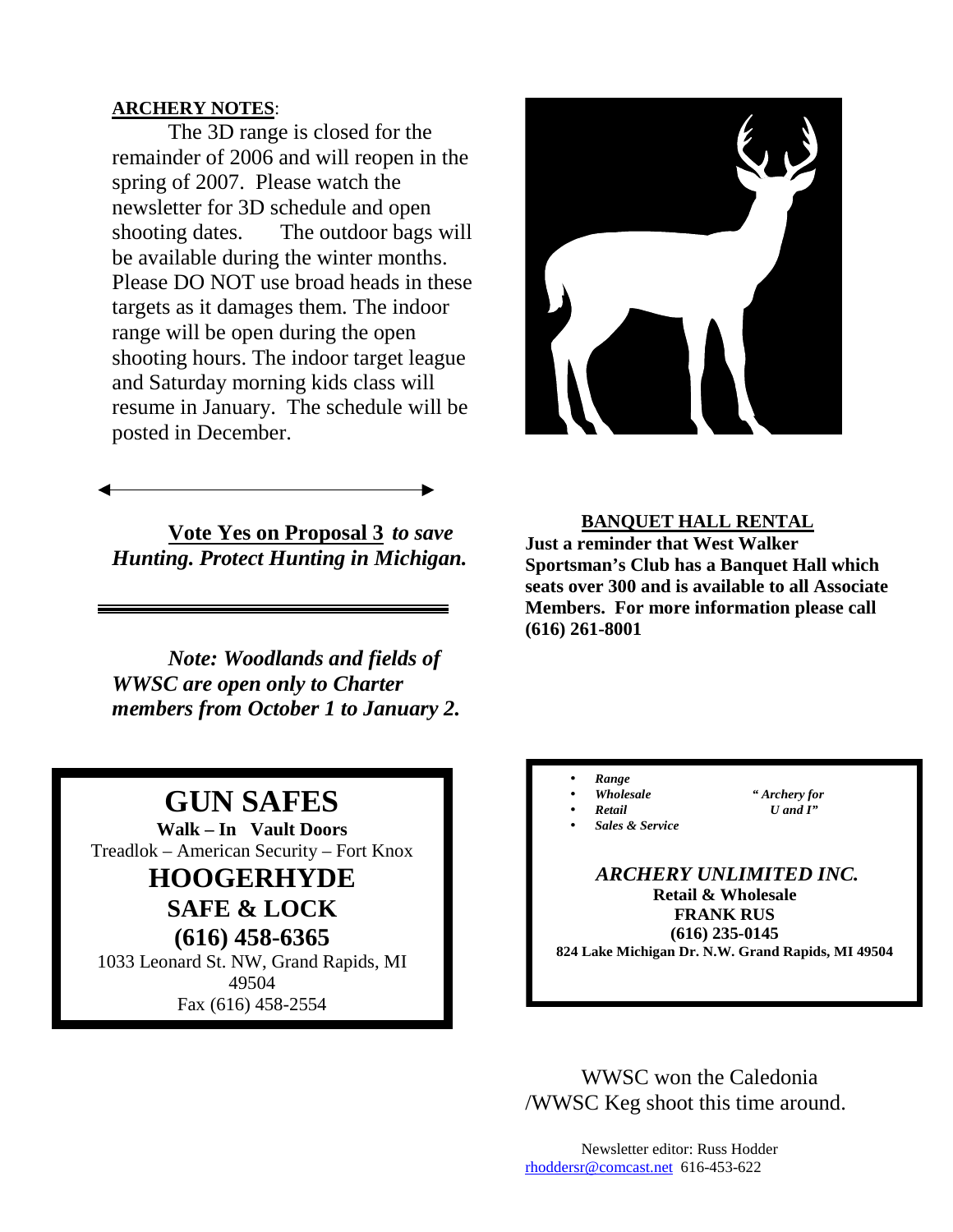|                                     | <b>October</b>                                            |                                                            |                                                                              | 2006                                                                                 |     |                                                                         |
|-------------------------------------|-----------------------------------------------------------|------------------------------------------------------------|------------------------------------------------------------------------------|--------------------------------------------------------------------------------------|-----|-------------------------------------------------------------------------|
| Sun                                 | Mon                                                       | Tue                                                        | Wed                                                                          | <b>Thu</b>                                                                           | Fri | Sat                                                                     |
| 1<br>Trap&Skeet<br><b>10AM-2PM</b>  | $\overline{2}$<br><b>NWTF</b><br><b>Meeting</b><br>7:00PM | $\overline{\mathbf{3}}$                                    | 4<br><b>Archery</b><br>Trap&Skeet<br>9AM-12<br>6PM-10PM                      | 5<br>West<br>Michigan<br><b>Duck Hunters</b><br><b>Meeting</b><br>7-9PM              | 6   | 7<br>Trap&Skeet<br><b>10AM-2PM</b>                                      |
| 8<br>Trap&Skeet<br><b>10AM-2PM</b>  | 9                                                         | 10                                                         | 11<br><b>Archery</b><br>Trap&Skeet<br>9AM-12<br>6PM-10PM                     | 12<br><b>WWSC</b><br>Charter<br>Meeting<br>7:30PM                                    | 13  | 14<br><b>Steel Plate</b><br>Shoot<br>10AM-3PM<br>Trap&Skeet<br>10AM-2PM |
| 15<br>Trap&Skeet<br><b>10AM-2PM</b> | 16                                                        | 17                                                         | 18<br><b>Archery</b><br>Trap&Skeet<br>9AM-12<br>6PM-10PM                     | 19                                                                                   | 20  | 21<br>Trap&Skeet<br>10AM-2PM                                            |
| 22<br>Trap&Skeet<br><b>10AM-2PM</b> | 23                                                        | 24                                                         | $\overline{25}$<br>Archery<br>Trap&Skeet<br>9AM-12<br>6PM-10PM<br><b>Nov</b> | 26                                                                                   | 27  | 28<br><b>Cowboy Shoot</b><br><b>10AM</b><br>Trap&Skeet<br>10AM-2PM      |
| 29<br>Trap&Skeet<br><b>10AM-2PM</b> | 30                                                        | 31<br><b>WWSC</b><br><b>Board</b><br><b>Meeting</b><br>7PM | <b>Archery</b><br>Trap&Skeet<br>9AM-12<br>6PM-10PM                           | $\overline{2}$<br>West<br>Michigan<br><b>Duck Hunters</b><br><b>Meeting</b><br>7-9PM | 3   | $\overline{\mathbf{4}}$<br>Trap&Skeet<br>10AM-2PM                       |
| 5<br>Trap&Skeet<br>10AM-2PM         | 6<br><b>NWTF</b><br><b>Meeting</b><br>7:00PM              | $\overline{7}$                                             | 8<br><b>Archery</b><br>Trap&Skeet<br>9AM-12<br>6PM-10PM                      | 9                                                                                    | 10  | 11<br>Trap&Skeet<br>10AM-2PM                                            |
| 12                                  | 13                                                        | 14                                                         | 15<br><b>Archery</b><br>Trap&Skeet<br>9AM-12<br>6PM-10PM                     | 16                                                                                   | 17  | 18                                                                      |